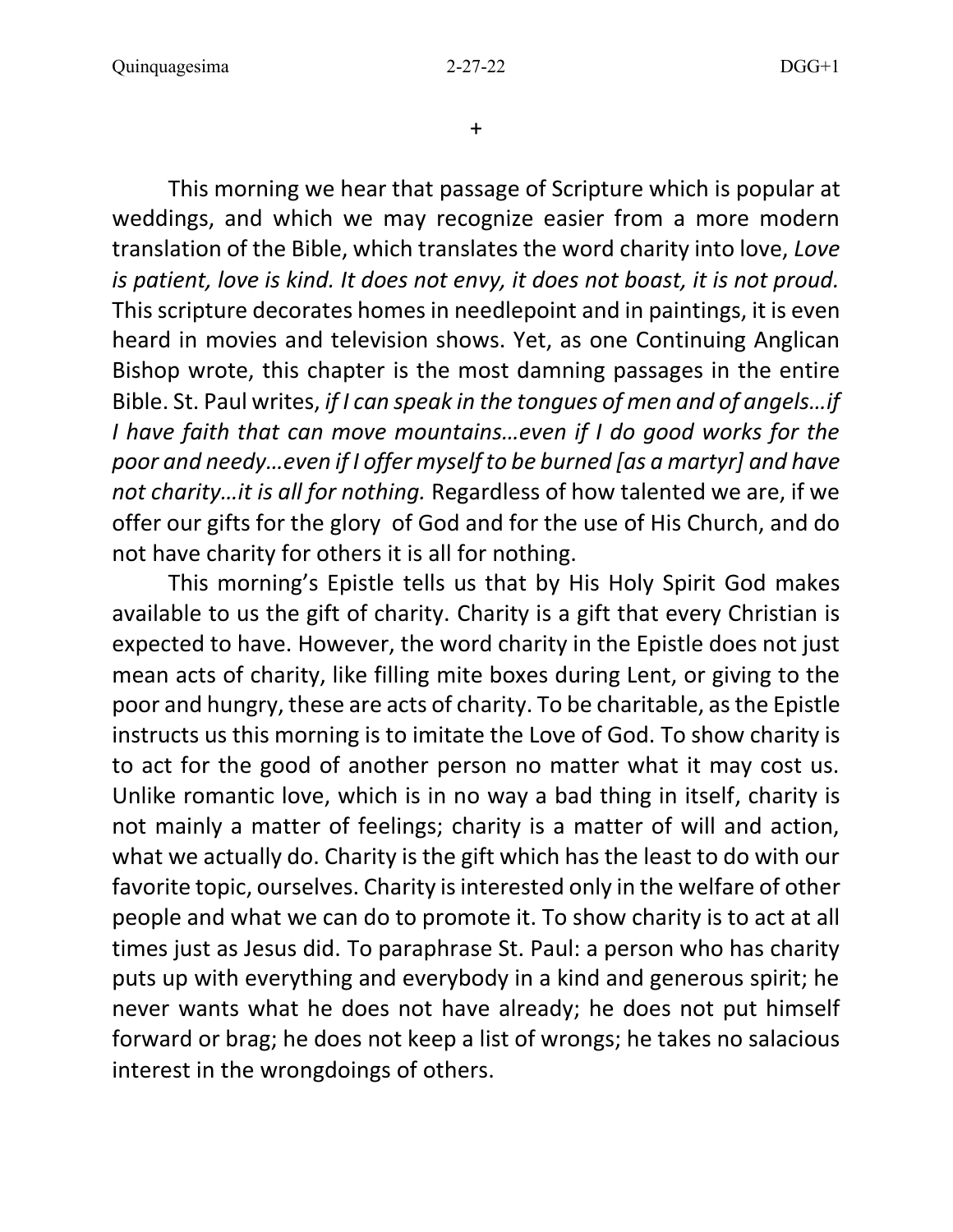This is an important lesson for us as we approach Ash Wednesday and Lent. Lent is a time for prayer, fasting, abstinence, and discipline. It is a season in which we are called to build up the virtue of Charity in our hearts, to help us to better appreciate the charity God shows us and to help us show charity to others. To help us along the Church has long encouraged fasting and abstinence, which refers to the amount and quality of food and drink we consume on Ash Wednesday, Good Friday, and every Friday during Lent. Discipline refers to those activities that help us remove the distractions from our lives and to make more room in our hearts for Christ and His Love.

Lent begins and ends with fasting, but along with the discipline of fasting and abstinence, we should consider taking something else on, more physical exercise, perhaps, since the body is the temple of the Holy Ghost; or maybe we need to get serious about our prayer life and reading of the Scriptures. But regardless of what we choose to do this Lent, we certainly need to make a thorough examination of our conscience. We need to ask ourselves, "What is there in my life that is keeping me from a full commitment to Christ and the church?" "What can I do to get those distractions out of the way?" "Whom do I need to forgive and with whom do I need to get myself reconciled before it is too late?" "In what areas of my life do I need to learn charity." For if we try to keep Lent by fasting, praying and diving into the Scriptures but have not charity, then it is all useless. Regardless of our best intentions, without charity we are spiritually blinded, unable to see Christ, and unable to guide our lives through this world by His Holy Cross.

And so we are reminded this morning that God evaluates the quality of our lives not on our wealth or popularity, but on the basis of how much we love in the Christian sense. None of us do terribly well at it, that is why Jesus had to die, offering Himself for all mankind as the ultimate act of Charity, of God's love. Our duty this coming Lent and for the rest of our lives is to work to reflect the perfect charity of Christ, the kind of Charity that opens blinded eyes and offers Himself as the ultimate sacrifice for all others. There is no excuse for not praying for the grace to